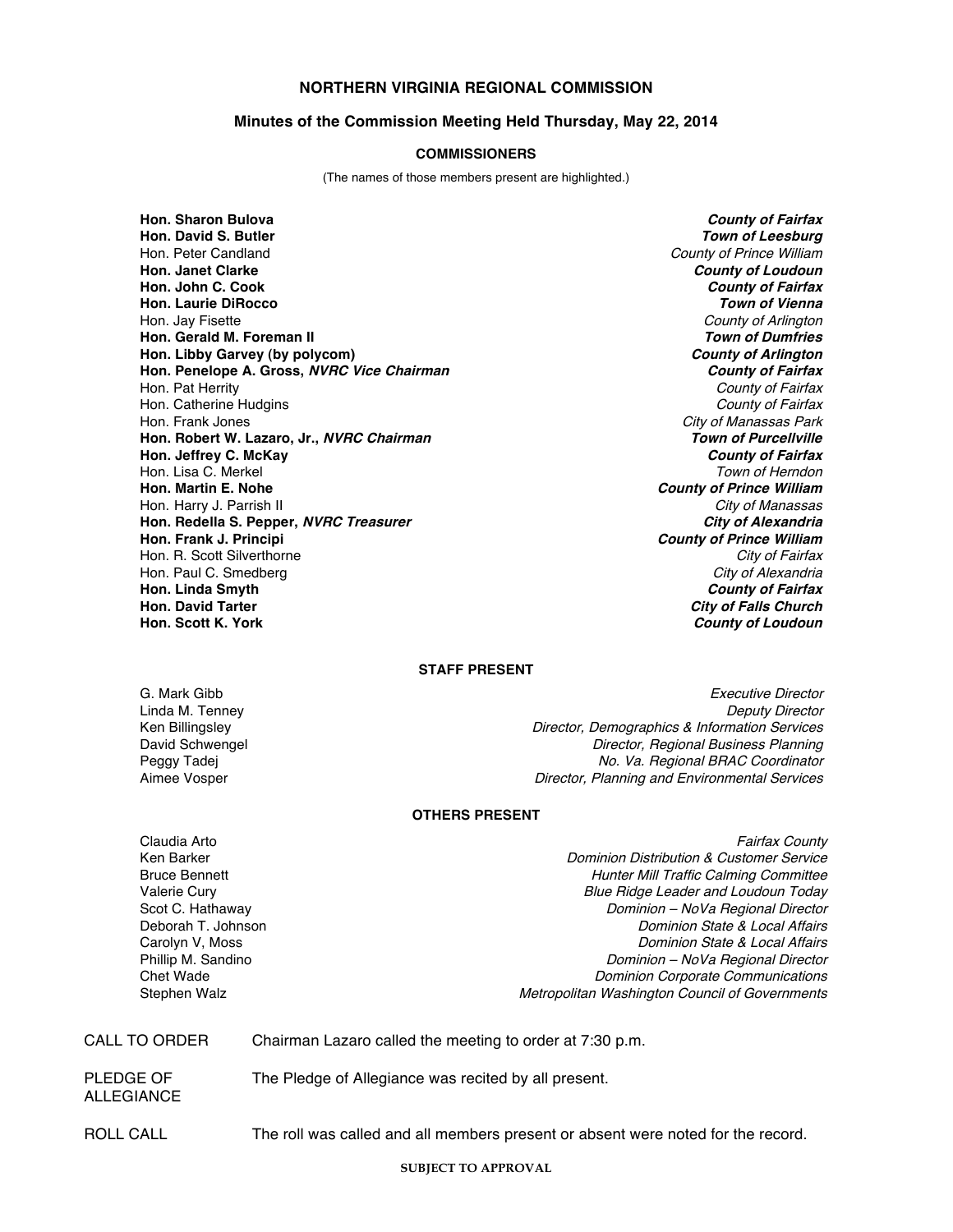MINUTES Commissioner York moved approval of the minutes of the Commission meeting of April 24, 2014. The motion was seconded by Commissioner Nohe and carried unanimously.

DOMINION VIRGINIA POWER: SUBSTATION SECURITY AND UNDERGROUNDING **DISTRIBUTION** LINES

Chairman Lazaro welcomed Mr. Scot Hathaway, Dominion Virginia Power Vice President of Transmission; and Mr. Ken Barker, Dominion Virginia Power Vice President Customer Solutions and Energy Conservation.

Mr. Barker addressed the topic of strategic undergrounding of lines, pointing out that about 20% – or 4,000 miles – of distribution lines seem to be the most outage-prone during storms. Focusing on undergrounding these lines would cut restoration time during major events in half. New legislation signed by Governor McAuliffe on March 7, allows utilities to spend up to 5% of their distribution rate base per year to bury existing overhead lines. For Dominion Virginia Power, this translates into about \$180 million per year, which would cover about 350 miles per year.

Dominion Virginia Power's plan would require approval of the Virginia State Corporation Commission. Filing is expected to be done in November, and the hearing then would be in April 2015.

Most of the work would be on tap lines that go into homes, not on the major overhead lines. There are 12,000 of these line segments, in known locations. Selection of lines for undergrounding will be data-driven, and prioritized by the frequency of outages and duration of restoration efforts required over time. Every jurisdiction will be affected.

The cost of this effort could add 50¢ to \$1.00 per customer per month. After 10 years, it would amount to about \$2 billion overall, probably in the range of \$4-5 per customer per month. It will be a cost increase, but the project will have a significant impact on customers in terms of restoration times. Unlike typical restoration approaches, this will not place the highest priority on the largest blocs of customers, it will focus on where interruptions occur repeatedly, no matter how many customers are there. While outages will still occur, hardening the most vulnerable lines will improve service for customers as a whole.

Issues: Dominion doesn't have underground easements – only overhead easments. These will need to be negotiated. The project also will need to work with joint use of facilities, and will require encouraging others (e.g., Verizon) to go underground too.

Commissioner York: Will everyone affected by surcharge? Mr. Barker: All customers will be affected except large, commercial, industrial users..

Commissioner York: Once this project is done, will main lines get undergrounded? Mr. Barker: Not everything needs to be undergrounded. There is no commitment yet on undergrounding main lines.

Commissioner Smyth: Outages in the Providence district usually are related to trees on main lines, not on homeowners' lines. Mr. Barker: There will be a difference the priorities for selecting the lines to underground. Recovery and restoration priorities typically have been for critical infrastructure, such as hospitals, on the first day of recovery, main circuits on the second day. Neighborhoods receiving attention on  $7<sup>th</sup>$  or  $8<sup>th</sup>$  day, usually generate the most criticism.

Commissioner McKay: Will chronic brownouts be part of the "outage" definition? Mr. Barker: Anywhere trees go down on tap lines, if service is required, the lines will be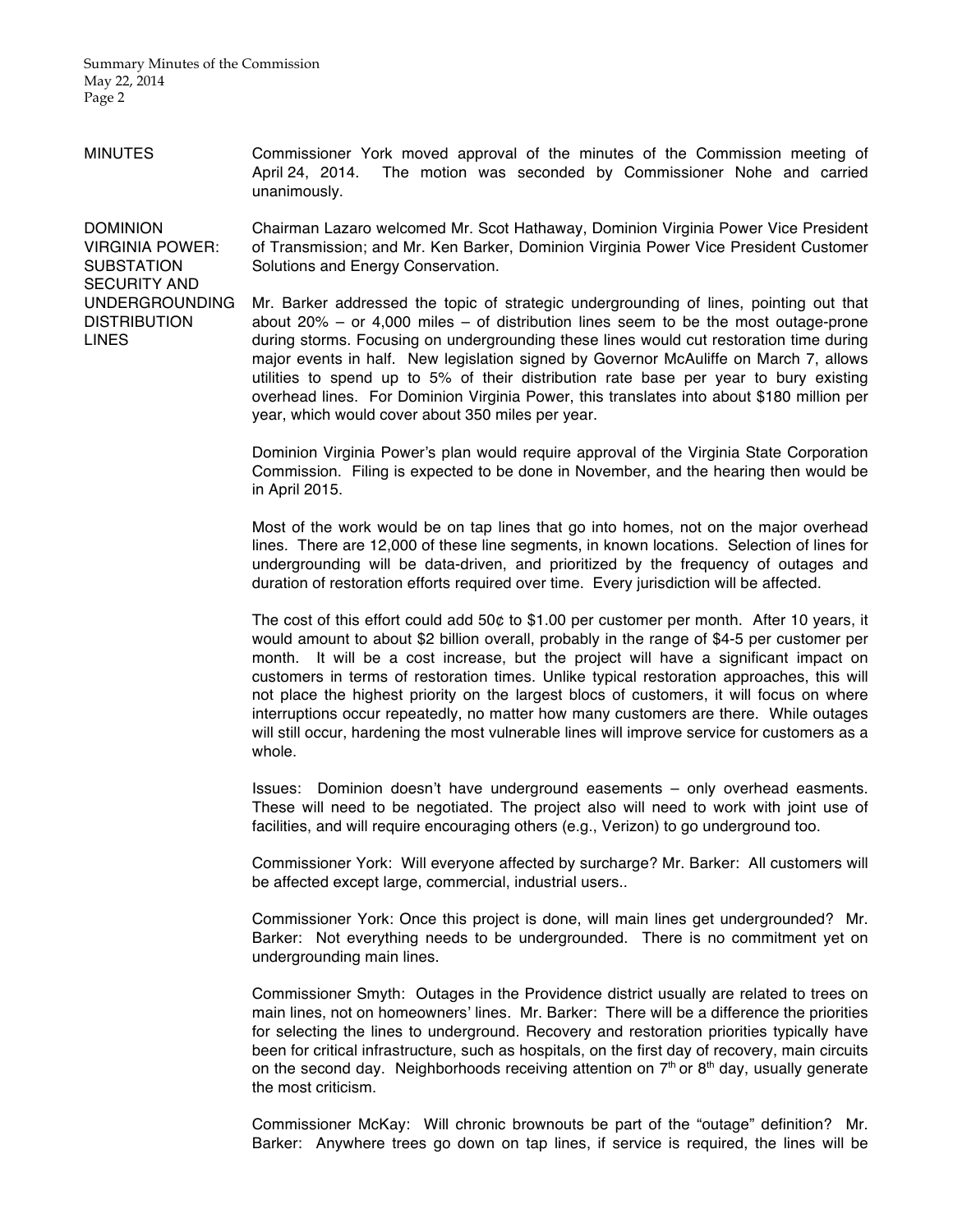included.

Commissioner McKay: There will be consideration for the number of events vs. the duration of outage. Mr. Barker: Yes.

Chairman Lazaro: What if neighbors disagree on supporting undergrounding or not? Mr Barker: Dominion will work with homeowners and homeowners associations. If it is not possible to reach agreement, Dominion will have to move on.

Commissioner Clarke: Some lines undergrounded have needed to connect with other, above-ground lines and this has resulted in more poles. Mr. Barker: This will not be done.

Mr. Hathaway addressed resiliency and security of Dominion's transmission system. Thee qualities are factored into the design of Dominion Virginia Power substations. There are approximately 460 substations, grouped into different risk levels and secured with different physical protection packages. But recent events have changed the focus, and the risk paradigm.

Anticipating natural or man-made threats, facility design considerations include prevention, detection and event management, and recovery. Newer countermeasures address physical security issues, such as more effective barriers, lighting, ballistic protection, and use of technology such as thermal imaging.

The existing System Operations Center dates back to the 1980s and is being assessed for vulnerability. Considerations for replacing it include location, design and performance requirements. The budget is \$80-\$105 million, with a projected completion date of 2017.

Commissioner Bulova said the 2017 completion date seems ambitious. Mr. Hathaway replied that that completion date is for the new System Operations Center. The substation reinforcements likely to take 5-7 years, possibly longer.

CONSENT AGENDA Resolution No. P14-29: Authorization to Apply for Employee Transportation Coordinator (ETC) Funding from the Virginia Department of Rail and Public Transportation.

> Commissioner York moved approval of the items on the Consent Agenda. The motion was seconded by Commissioner Clarke and carried unanimously.

EXECUTIVE DIRECTOR'S REPORT

Printed copies of the report were distributed, reporting on the following:

- Northern Virginia Community, Military and Federal Facilities Alliance
- Upcoming Charrette
- Airport Initiative
- Northern Virginia Clean Water Partners
- NVRC Updates: Solar Workgroup; Office Move
- National Rankings Report Coming Next Month
- International Learning: Transatlantic Urban Climate Dialogue; Latvian Joint Declaration; Metrex Conference – Commissioner Gross address

Commissioner Gross commented on her experience in Germany, including discussions at the Metrex Conference on wind power, and on the role of trust in collaborative relationships among jurisdictions; visiting a region outside Leipzig where twenty-two lakes had been created from former coal mines; observing the ubiquity of solar power; stopping at an unusual white asparagus festival; and learning about the massive Stuttgart 21 project that includes trains, subways and trams. Officials from Germany who were present at the Metrex conference are planning an exchange visit to Northern Virginia in August.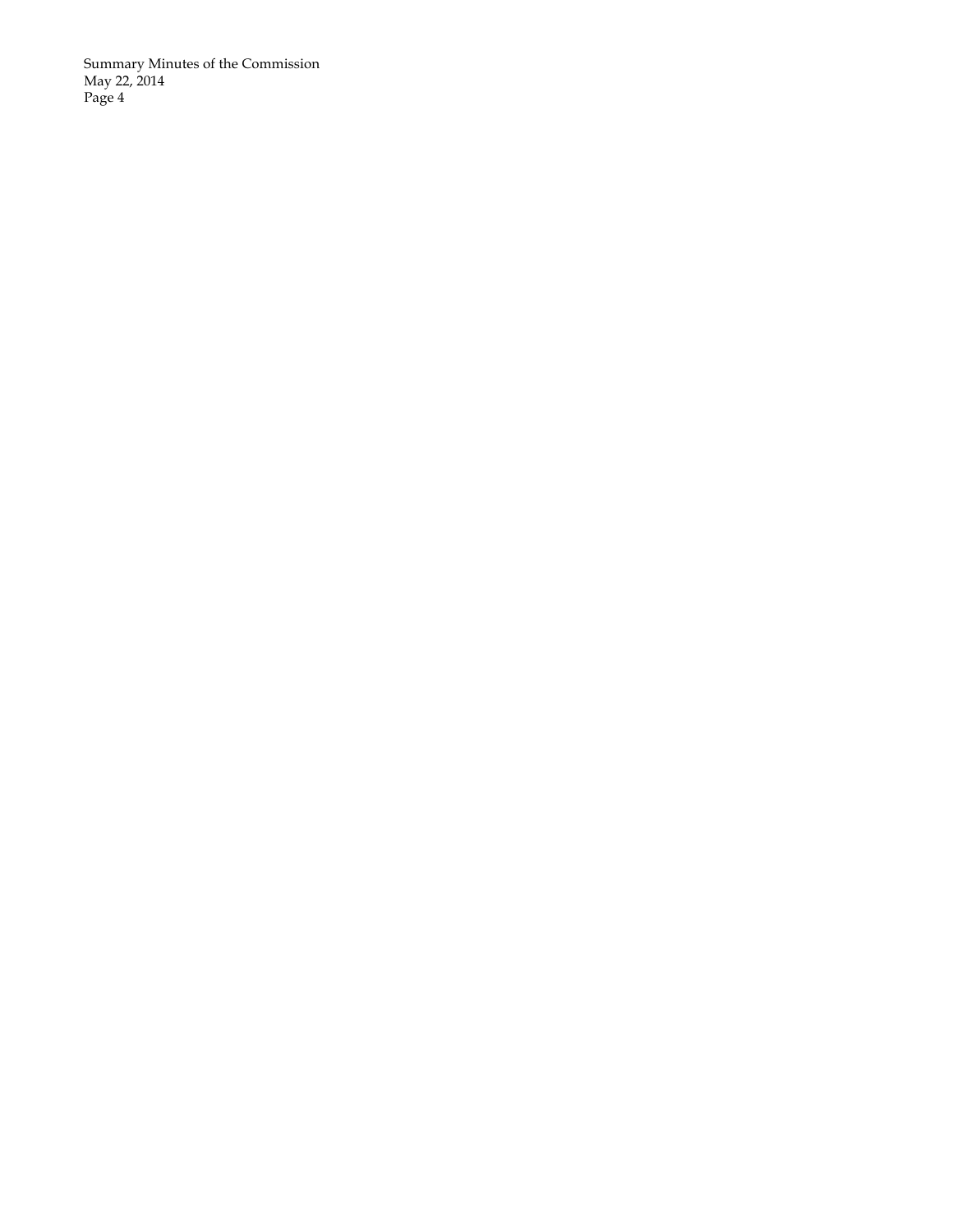CHAIRMAN'S REPORT Chairman Lazaro reported on two outstanding meetings he attended on May 1 with several other Commissioners. First, they visited the White House with staff from Vice President Biden's governmental affairs office. Vice President Biden is heading a task force on workforce training, with a report expected in July. Commissioners were able to impress on the staff the inability for governmental entities like NVRC to receive federal grants for workforce studies, thus "missing the boat" on having a impact in a very critical area.

> The second meeting was with Senators Warner and Kaine, both of whom had served as Virginia governors who were involved in workforce issues. They were very supportive about making legislative changes that would allow NVRC and similar groups to receive federal grants to address the issue regionally.

> Other meetings included two with area Workforce Investment Boards (WIBs), with staff from the Governor's Workforce Council participating by telephone. The Governor's office intends to support regional approaches to addressing workforce issues. Secretary Jones has invited NVRC to submit a proposal for a regional portal that would facilitate information sharing, to brand Northern Virginia a little differently from the way it is now, and to work on a regional workforce plan, including information already available from the Workforce Investment Boards. Some keys will be approaching this not as a social services issue, but as an economic development issue, and fostering trust among the interested parties.

> Commissioner Gross moved adoption of Resolution No. P14-30 and the motion was seconded by Commissioner Clarke. Commissioner Gross observed that many services focus on the employee, while NVRC will seek more about the employers as well.

> Commissioner Clarke commented that the timing of visiting the White House was timed perfectly for input into Vice President Biden's report. Senators Kaine and Warner will be looking at the twenty-four pieces of legislation that are related to workforce development, to effect improvements in workforce development efforts.

> Both Commissioners Gross and Clarke spoke of the need to reassure the WIBs that NVRC hopes to support both businesses and employees connecting with the WIBs for the services they provide.

> Commissioner Garvey added that NVRC's effort is not envisioned as a short –term one. She asked Chairman Lazaro to elaborate. He said that NVRC's Work Force Task Force should be widened, and that the WIBs and key sectors of the business community be encouraged to participate fully. With the Governor and the federal government going in the direction of taking a regional approach to workforce issues, NVRC seems to be "in the right place at the right time" to make something happen.

> Commissioner York asked what the proposed grant would be used for. Mr. Gibb and Chairman Lazaro indicated that it would cover necessary staffing and development of the portal.

Resolution P14-30 passed unanimously.

Chairman Lazaro said there would be a meeting in June on this, and a report would be made at the June Commission meeting.

**NOVAREGION** FOUNDATION REPORT